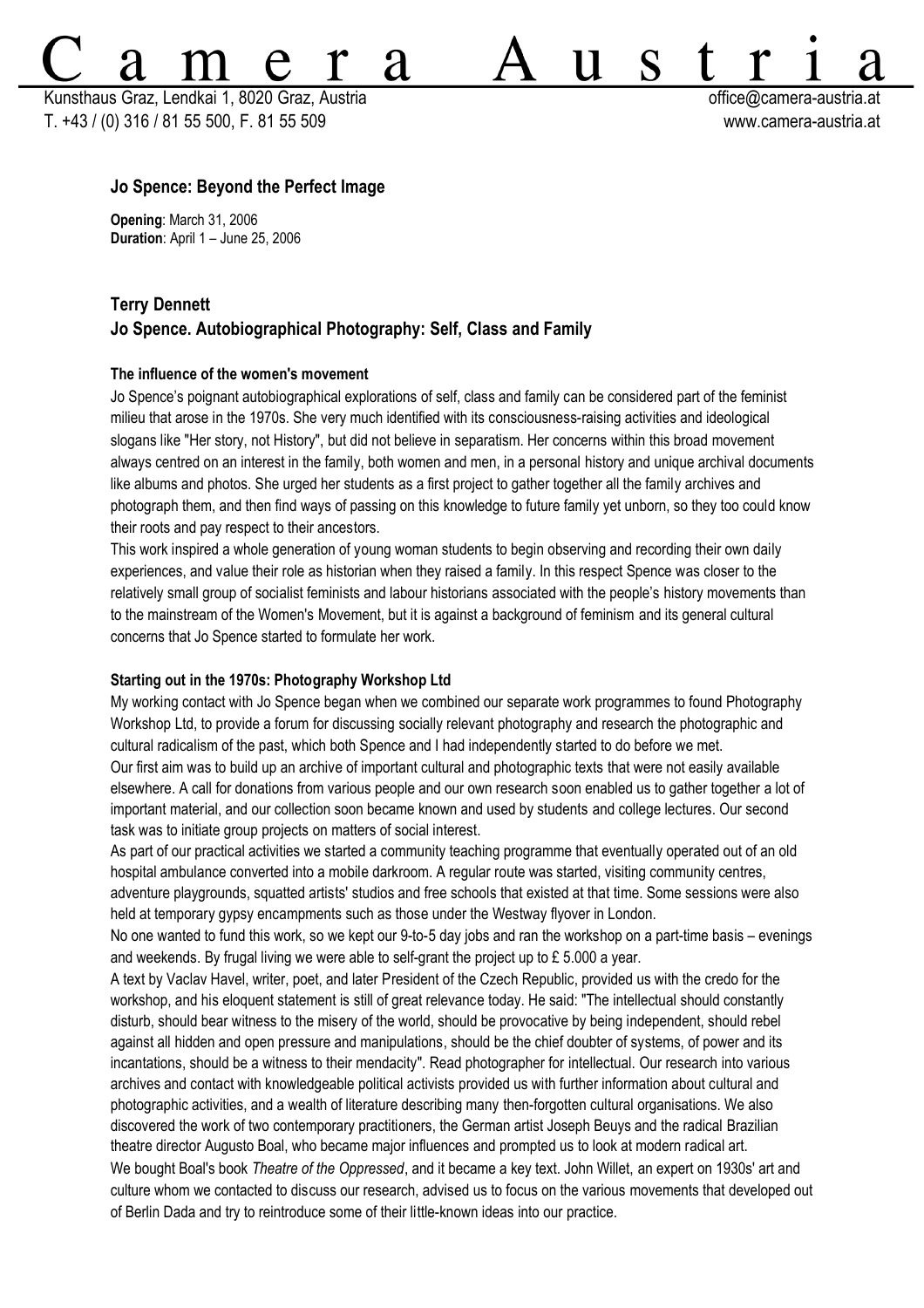To increase our income and to further her own education on media and film, Jo Spence got a job as a secretary at the British Film Institute (BFI), and ended up in the education department. The facilities at the BFI gave us access to the work of three classic Russian film-makers whose ideas on the aesthetics of film we had long wanted to study: Sergei Eisenstein (collision editing), Pudovkin (linkage editing), and Vertov (factography).

In the mid 1970s Photography Workshop combined its programme with the Half Moon Gallery to form the Half Moon Photography Workshop (HMPW), the second viable contemporary photographic gallery in England – the first being the Photographers' Gallery, which is now in London's West End. The new organisation started its own ground-breaking magazine, Camerawork, and we were among its first editors At this point Jo Spence became one of the paid HMPW workers, but eventually differences on theories of class and gender began to emerge within the organisation, and the former Half Moon Gallery directors unilaterally dissolved the partnership with Photography Workshop by sacking Jo Spence. An industrial tribunal for unfair dismissal resulted in an award of part of the joint HMPW funds to her, and Photography Workshop set out once again as an independent body, publishing the critical annual Photography/Politics: One and going on to set up a variety of community-based projects which included homemade camera workshops, photo literacy, and work with disabled and visually impaired students. The Photography Workshop closed in 1992.

### **Women's social documentary: The Hackney Flashers**

The Hackney Flashers Women's Photography Collective came into being after we called a meeting asking for people interested in doing documentary photography to help us with a request from a local trade-union body. We had been approached by a union representative in Hackney, London E8, a traditionally working-class area that was the centre of the low-wage clothing industry, for help and advice on an exhibition they planned to celebrate the work of the union over the past fifty years. We agreed to do the historical research with them, and suggested it might also be useful to include a set of contemporary photographs of work and life in Hackney to contrast with the historical images. The inaugural meeting we set up consisted mostly of women, so it was decided that the two men who came should withdraw, and it became an all-women group.

This group, which ran independently of our workshop, carried out important documentation of women's labour for a number of years. It became the longest-running female photography group ever to be set up in Britain.

The strange name they chose for themselves related to the Hackney district of London where the project was situated. "Flashers" referred to the fact that as documentary photographers they intended to expose bad conditions, a pun that also referred to the flashlight photography used by early documentary photographers.

Photographs taken for the union exhibition in local factories, offices, schools and hospitals later became part of an independent show, "Women, Work and Wages". The collective then went on to document nursery and childcare provision, which resulted in the exhibition "Who's Still Holding the Baby?"

The first Hackney Flashers' documentation for the union took place just before the area was regenerated to provide accommodation for middle-class people. Today many of the sweatshop factories have been turned into expensive loftstyle apartments, and the working-class inhabitants have drifted away. The photographs are now all that is left to remind us of this vanished society.

#### **Group practice: The Poly Snappers**

Jo Spence couldn't be anywhere for long without forming a group of some kind. Our London home was always full of groups – older women's groups, younger women's groups, photo literacy groups, mask-making groups. Her decision to take a higher education degree under Victor Burgin at the well-regarded Polytechnic of Central London (PCL) was no exception. Enthusiastic and happy to be a student at a college with a reputation for a progressive curriculum, she soon became critical of the structures, and the difference between the critical theory she was taught and the not-socritical practice of the place itself. Predictably, she formed another group by starting to work with three fellow students. The Poly Snappers' final degree exhibition was made available to Photography Workshop Ltd after the group left college, and we toured it for some time before passing it on to the Camera Work Gallery, who lost it some years later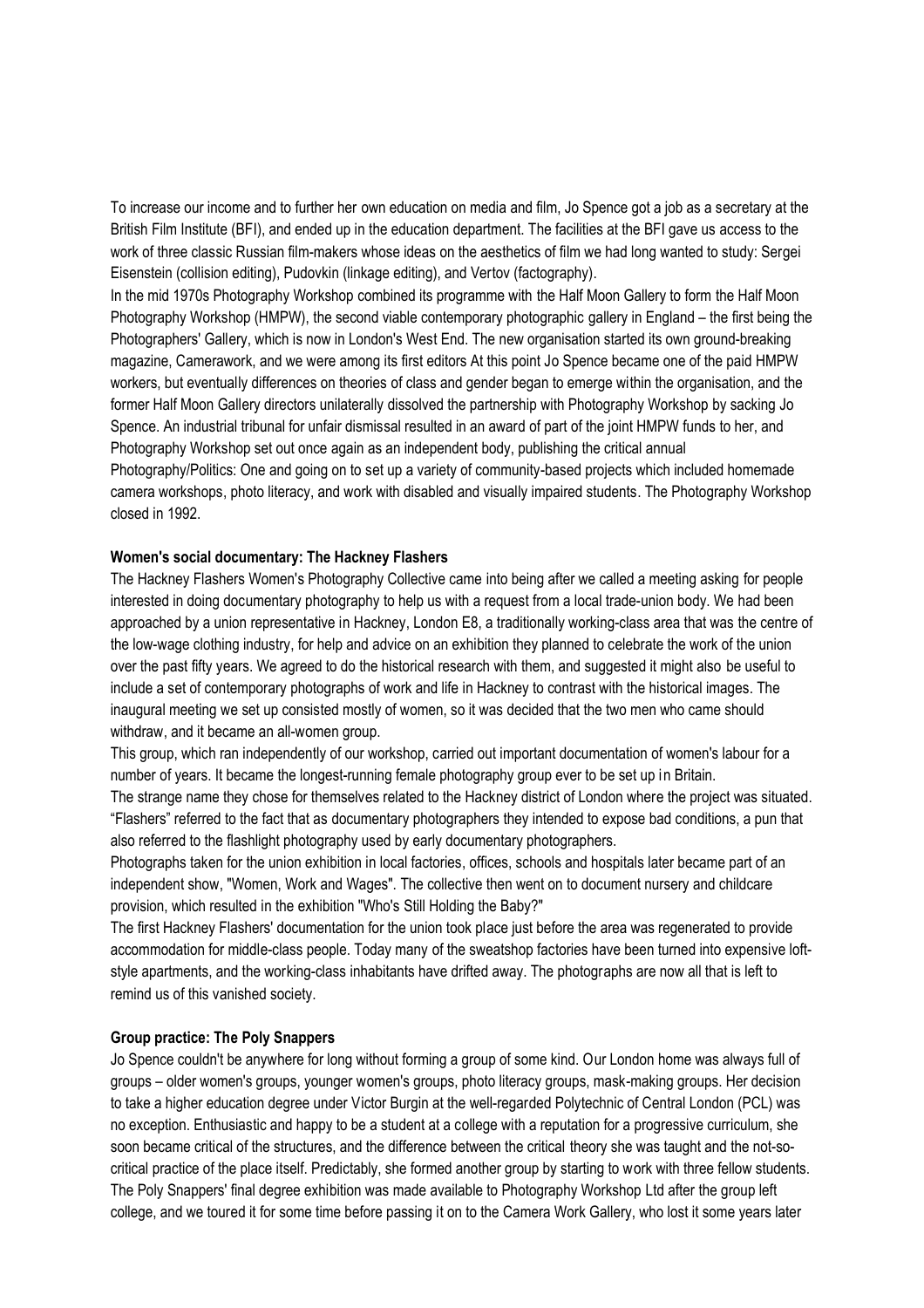when their building closed. Summing up the work in their introduction to the degree show, they said: "Working in a group has given us the opportunity to make a shift away from individual work and assessment (so rampant within photography) and to share our skills in a non-hierarchical way. It has also allowed us to negotiate apparently insurmountable problems of 'what to do' with theory, and to combat intellectual terrorism through joint discussion. Solidarity and an open exchange of ideas has been a crucial process within the group throughout the eight months that we have worked together."

These eight months also corresponded with the start of our "Remodelling Photo History" and "Photo Theatre" work, so a great deal of interchange of ideas took place, with Jo taking the Poly Snappers our props to use and the Poly Snappers sharing their experience and ideas for working with dolls as narrative actors in photographic tableaux.

# **"Photo Theatre" and "Remodelling Photo History"**

In 1980 we decided it was time to bring together all the theoretical work we had done on photography, theatre and film, and merge the elements to create a practice that would be more filmic and theatrical photo theatre.

We called our first project Remodelling Photo History, the term remodelling being used to describe what would now be called "re-engineering" – ideological and organisational restructuring. The work was about genre, and the history within particular images. Our original rather grandiose conception had been to make photos using different historical processes, from Daguerreotypes to Polaroids, juxtaposing and critically mixing different period styles to further heighten the effect. Only a lack of funding prevented the realisation of this interesting idea.

As preliminary preparation for our new photo theatre approach we experimentally restaged a number of John Heartfield's works, of which only one example now remains. We learnt a lot from this restaging process – as art students no doubt do when copying the old masters.

The switch of emphasis from our previous classic documentary methods to the new plan for staged and constructed imagery led us to look for the work of other people making staged work. We soon discovered photographer Fredrick Holland Day, who in 1896 photographed himself as the crucified Jesus Christ. His realistic-looking pictures were completely scripted, with carefully selected props and locations, and he even went so far as to starve himself to give his Christ figure an emaciated appearance. The photographs demonstrated the basic model for a constructed, performance-orientated photography.

A meeting later in London with Canadian photographers Carol Conde and Carl Beveridge introduced us to the studiobased tableau photography they were then doing for the trade union movement, which inspired us further. They did not give their style of work a name, but at a later date we were to term it "Photo Theatre", and this name now seems to have become established. The English photographer Ray Lee also independently called his magnificent billboardsized work Photo Theatre.

We decided to photograph some of our photo theatre outside the studio like Holland Day, and now scripted and directed our pictures like scenes from a play. Each location was carefully researched and all shots were worked out as a visual before we clicked the shutter. This pre-planning was an important change from our old documentary method of shooting first and asking questions afterwards. Three "Remodelling Photo History" images – Industrialisa-tion, Colonisation and Victimisation – were constructed, using Pentadic analysis.

We had planned to start another project, to be called Life as Theatre, when Jo Spence left college, but a few months later she was diagnosed with breast cancer, putting an end to further work on this phase of our photography.

# **The Nottingham Cancer Project and beyond – Photography as therapy**

Spence's cancer diagnosis was a shock, and the possibility of losing a breast was a situation that none of her previous theoretical work on self-image and body politics had really prepared her for. Temporarily disoriented, she sank into depression, but soon realised that this was yet another life event she must document.

Spence realised that this illness presented her with an entirely new set of challenges, not only in regard to the direction her health programme should take – conventional or alternative – but also how photography was to be incorporated, if at all, into her busy cancer survival plan.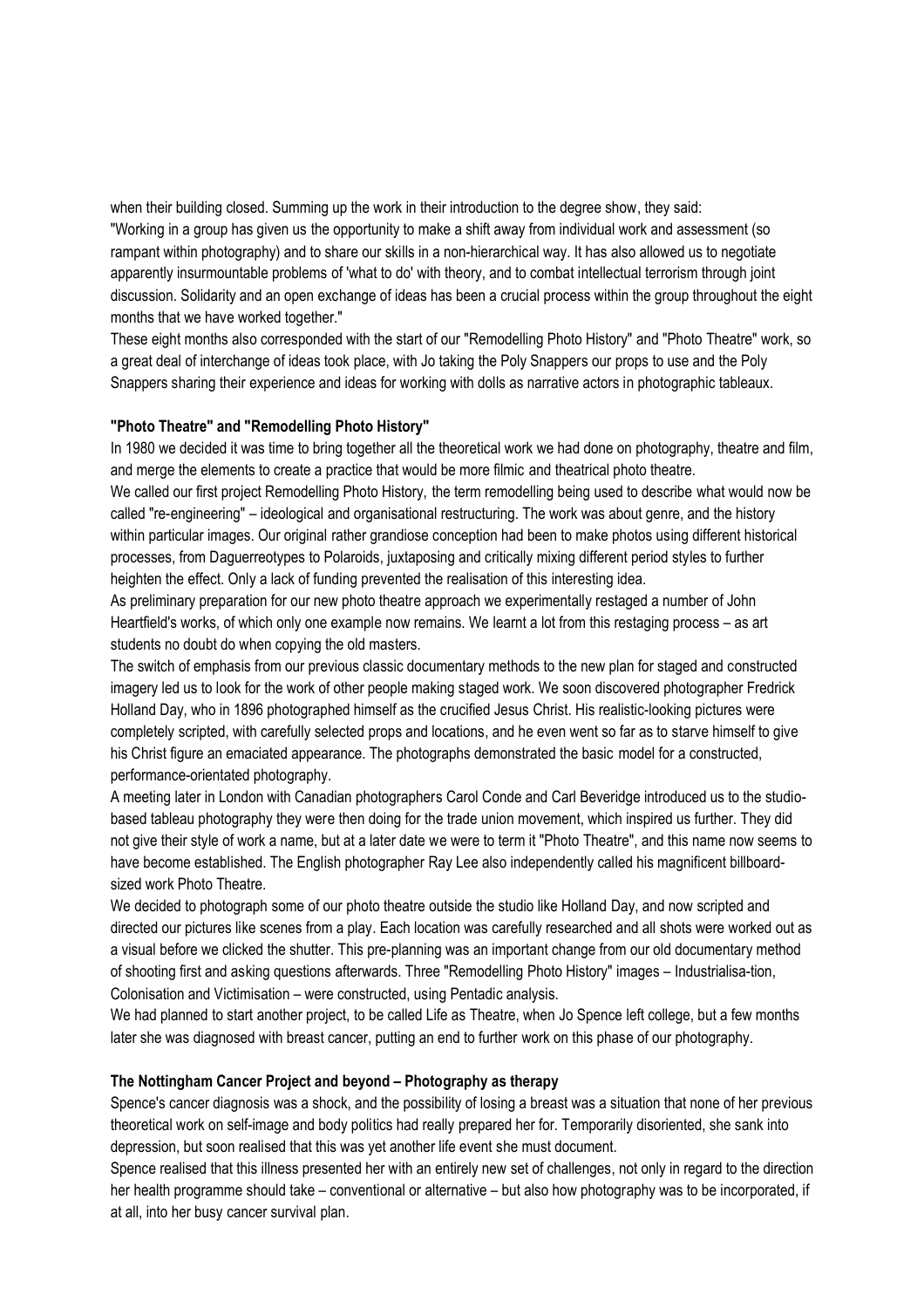When we did find the courage to discuss the photographic possibilities calmly, it was decided we should work in both an autobiographical diary-like fashion and a therapeutic mode, based on her earlier "Faces" group self-image project that had been inspired by the ideas of the film and media teacher Keith Kennedy. With Remodelling Photo History and the successful use of Burke's Pentad still in our minds, we decided to read his book again for further ideas. We came across a part we had missed – what he called his three major pairs: Action-Passion, Mind-Body, Being-Nothing. This principle of dialectical groupings provided Spence with a possible way to choreograph her hopes and fears photographically, and also suggested a method for post-session image–editing. Spence also realised that these Burkean categories could be used in different combinations, reversed (Passion-Action, Body-Mind),1 or connected into a sequence. It is unfortunate that this work started at a time when all our available funds were needed for medical fees, and buying film was a very low priority. This early work, therefore, was only practised in front of a mirror and not recorded photographically.

## **From camera therapy to phototherapy**

The success of these experiments and the stabilisation of her cancer encouraged Spence to leave our Nottingham house and return to London to meet other women with cancer who had been corresponding with her. At the same time she started attending a co-counselling session where she met a younger colleague, Rosy Martin. They agreed to set up a collaboration to explore Spence's cancer "Camera Therapy" method, and had the idea of combining it with cocounselling principles, adding a collaborative element that had been missing from the solo Nottingham explorations, making it more applicable to a broader range of subjects. They called this combination "Phototherapy", unaware that this name was already in use in North America. This collaborative method differed from the earlier solo Camera Therapy, where the sitter was both photographer and subject – a self-portrait environment.

In collaborative phototherapy both participants take it in turns to be sitter and photographer. These two systems differ again from the original Faces Group project, which gave Jo Spence her initial ideas for therapeutic photographic practice. In Faces Group work, six or more women took part (this seems to be the only example in Jo Spence's entire archive where groups are used in therapeutic staging).

Over the next eight years Spence set up collaborations with various people across a range of subjects. A couple of participants brought props with them, which gave her the idea of asking people to bring personally significant objects to work with. Graffiti and body art, first tried a few times in the Camera Therapy cancer work, slowly begin to play a more prominent role in the work, until in some photographs the text starts to advance over the body and finally spills onto the background. Body-writing and background graffiti merge to become a second "textual voice" that negates the hierarchy between image and text, giving a highly visual abstract effect.

From time to time Spence also begins to photograph in sequences and make series pieces, but following her anarchic nature she then often breaks them up again and re-uses individual pictures in other work. Unfortunately she did not always keep a record of these ad hoc reinventions.

### **Remodelling Medical History**

This medical history work was seen as a continuation of our earlier Remodelling Photo History project, but this time we decided to make a more autobiographical, diary-like proect, a mixture of documentary photographs and medical ephemera with actual examples of the herbs and other alternative medicines Jo used. Although we intended photography to play a big part in this work, the main thrust was eventually centred on research into cancer and its management in a holistic way. This was the first priority, so we could independently construct a viable self-managed alternative treatment programme.

In "Remodelling Medical History" Jo, as the principal social actor, tries to come to grips with the daily reality of having cancer in a society which at that time was dominated by only three basic "quick fix" approaches to breast cancer – invasive surgery, radiation and cytotoxic chemotherapy. Take it or leave it.

This work is a bitter, realistic denunciation of the class-divided politics of health at that time, as perceived by many women who wanted choice in the way their illnesses were treated, and felt naturopathic methods like the Gerson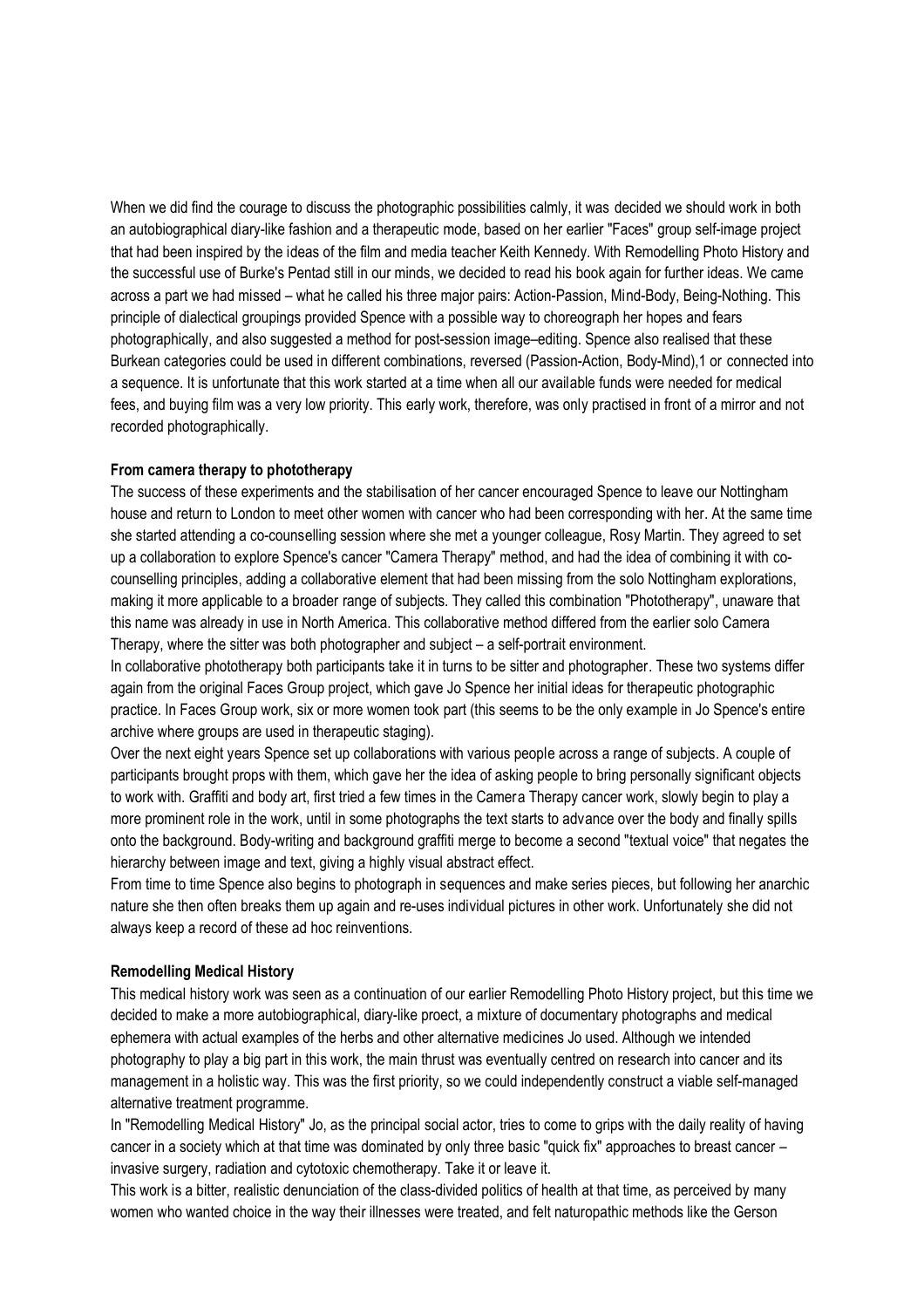treatment should be available in public hospitals. Grass-roots agitation for such treatment resulted in the setting up of the pioneering Bristol Cancer Centre by Dr. Forbes and his colleagues – a clinic which Jo attended and which is still in existence today.

Agitations such as this one by Spence and other colleagues directed at nurses and junior doctors eventually led after Spence's death to the establishment of complementary centres in some hospitals.

Spence's story ends tragically and prematurely. Her breast cancer had been successfully stabilised and she started lecturing and seeing students again, but was warned that it was not advisable to overdo things ever again. After a few months of lecturing she was asked to tour with her work internationally, to Australia, Canada and the USA. She knew that this would mean suspending her health treatments and strict diet, but decided to take the risk to please her many fans in these countries. On her return three months later she complained of feeling tired, and was diagnosed with leukaemia.

### **The Final Project**

The leukaemia diagnosis came as a bitter blow, but Spence was initially confident that she could overcome this setback by using all the skills she had acquired when dealing with breast cancer. She immediately restarted her health treatments, but it soon became clear that leukaemia was more physically debilitating than breast cancer, and might soon stop her engaging directly in photography on an extended basis.

The original plan was to shoot phototherapy re-enactments, documentary photos of her health and survival treatments, and still-life tableaux on mortality. She started a series of leukaemia portraits rehearsed in a mirror, as she had done before in her breast cancer work, but soon realised that her gaunt appearance was at total variance with the mental image she still had of herself – of a person active in struggle. This mind picture could not be captured with normal photography. Attempts to photograph herself therapeutically in a graveyard using her regular photo-therapy methods ended in exhaustion and emotional upset, prompting her to look for more indirect and allegorical methods to explore her situation.

Remembering her earlier research on "Magical Realism", she decided to abandon direct photography in favour of a fantasy approach that better expressed the sense of unreality she felt about the possibility of death and non-being. She noted the dialectical link between fantasy and realism, and considered the possibilities of intermixing them to make a hybrid magical realism, which she called "PhotoFantasy".

Spence continued to use film right up to the end of her life, but this last work strangely anticipated the sort of montage effects that are now routinely possible with digital imaging. Her technique was crude compared with today's computer creations – she simple sandwiched two or more slides together, which I then duplicated. However, without realising it, Spence was attempting to go beyond film in her search for a more allegorical statement on mortality. There is a parallel here with one of the artists who influenced her approach, the French film-maker and magician Georges Méliès, the creator of filmic animation techniques in the 1980s which stretched the technology of the day to its limits. As the project planning progressed, it occurred to Spence that she should perhaps also set up a "pre-death" fantasy funeral, since she would not be able to take part consciously in her real one. British religious rituals seemed too industrialised to make a meaningful holistic tribute to the dead, so why not adopt another, more exotic, religion? A chance purchase of a book on ancient Egypt made her decide that she wanted an Egyptian "pretend" funeral, with its elaborate philosophy and theatrical rituals – especially as she realised that tombs decorated with scenes from the life of the dead person were really the family albums of the day.

Two ideas were eventually selected from the main body of the Egyptian mythology – first, the concept of a travel guide to the death process, implied by the ancient *Book of the Dead*, which was a set of rules for the deceased to negotiate passage through the underworld. Jo Spence planned to make her own urban version, including a subway journey at the start. Second, the preservation of the body after death was important for the survival of the deceased in the afterlife in Egyptian mythology, so a proxy – usually a small statue – was the equivalent of an insurance policy today. In her case, perhaps this could be a photograph.